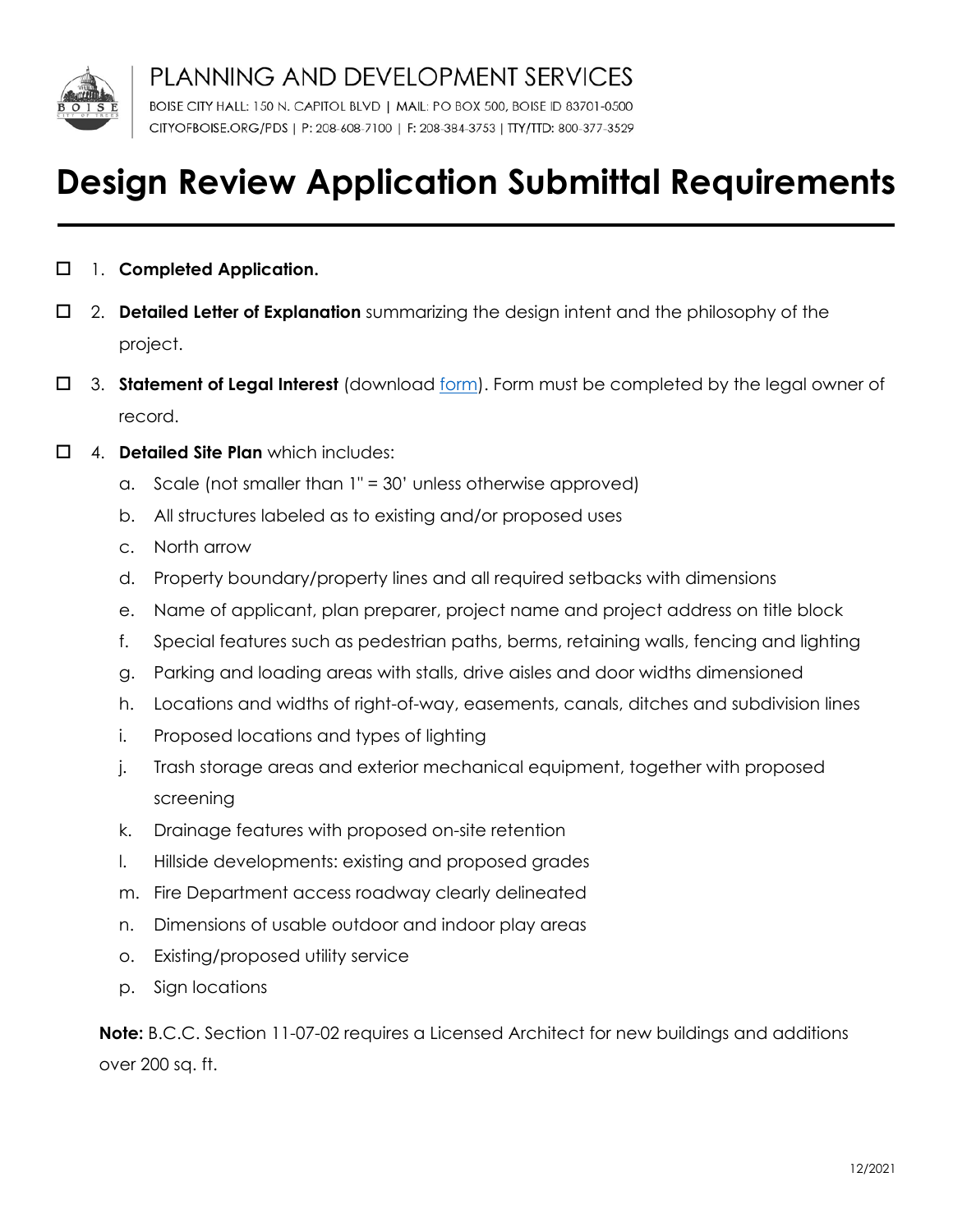

## PLANNING AND DEVELOPMENT SERVICES

BOISE CITY HALL: 150 N. CAPITOL BLVD | MAIL: PO BOX 500, BOISE ID 83701-0500 CITYOFBOISE.ORG/PDS | P: 208-608-7100 | F: 208-384-3753 | TTY/TTD: 800-377-3529

## 5. **Detailed Landscape Plan** which includes:

- a. Scale (same scale as the site plan)
- b. Type, size, and location of all existing and proposed plant materials and other ground covers. The size of plants at planting and maturity should be included.
- c. Existing vegetation labeled to remain or to be removed with landscaping on adjacent properties by area(s) to be considered. If removing trees, a detailed tree mitigation plan is required.
- d. Method of irrigation
- e. Cross-sections through areas of special features, berms, retaining walls, etc.
- f. Footprints of all structures

**Note:** A Licensed Landscape Professional may be required.

- 6. **Building Elevations** drawn to scale. Color photographs may be substituted for rendered elevation drawings when an existing structure is to undergo minor exterior alterations, and the photos depict the design materials/ colors of the new construction.
- 7. **Floor Plans** drawn to scale with sizes and types of interior spaces indicated. Show the use and dimensions of each room. If remodeling is proposed, show existing and proposed conditions.
- 8. **Fire Flow Information.** Contact SUEZ at 208-362-7354 regarding adjacent hydrants and volume of water available. Submit [Fire Flow Request Form](https://www.mysuezwater.com/support-center/idaho-engineering-form-page) (allow for 5-7 business days).
- 9. **Site Photos,** colored and labeled, of the site and surrounding area showing building context.
- 10. **Perspective Drawings**, enough to allow for full understanding of the project.
- 11. **Context Drawings.** Drawings showing the proposed building within the surrounding context.
- 12. **Building Materials, Samples and Color Board.**
- 13. **Traffic Impact Study (TIS), Required for All Committee-Level Applications.** Include a copy of the study and an approved final report from the transportation agency. If no study is required, include a letter stating no review is necessary. This may be required by the Ada County Highway District (ACHD) and/or the Idaho Transportation Department (ITD). Thresholds for a required TIS can include: the proposed development contains more than